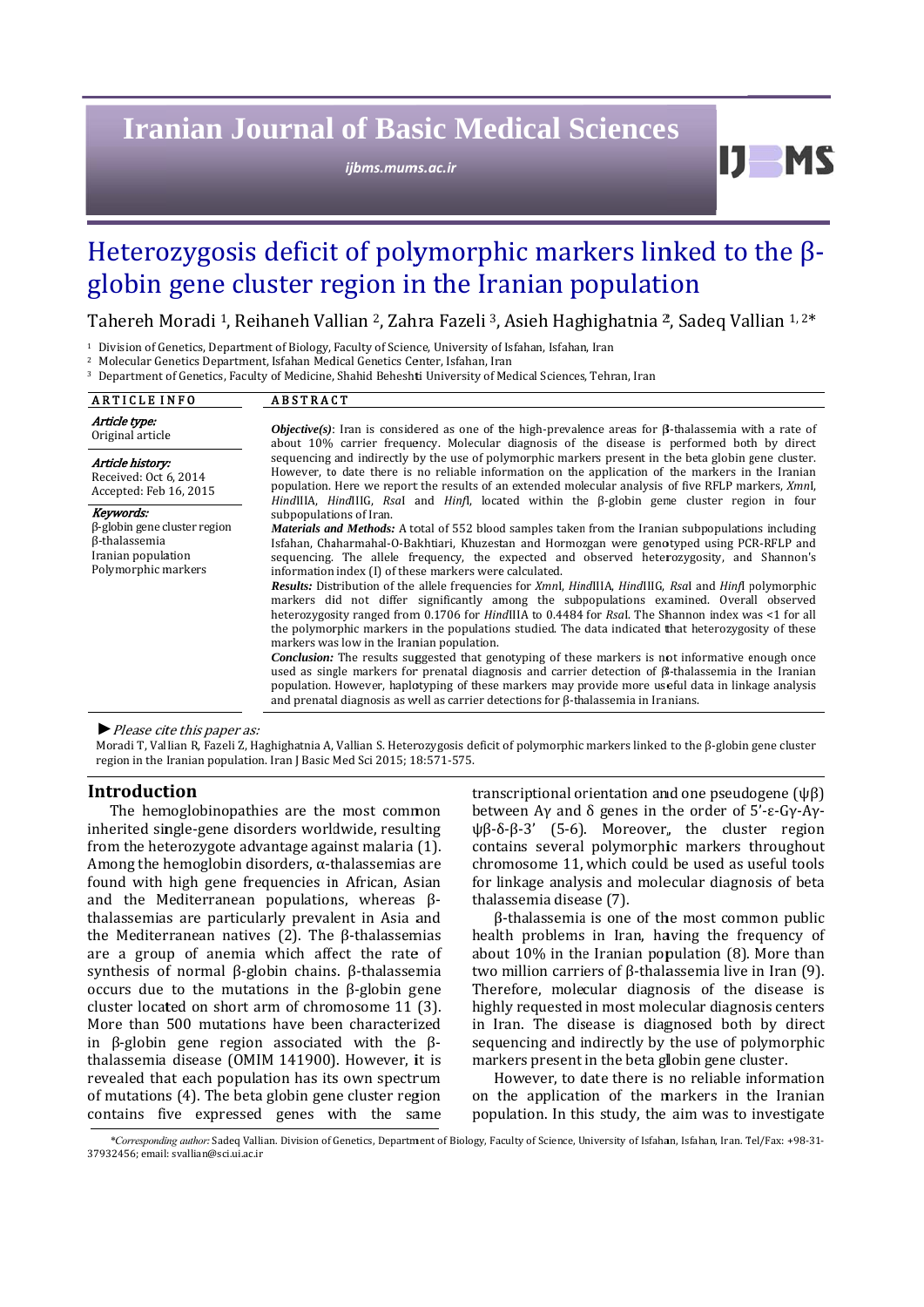| Population                  | Sample size (2n) | Allele         | XmnI   | HindIIIA | HindIIIG | Rsal   | Hinfl  |
|-----------------------------|------------------|----------------|--------|----------|----------|--------|--------|
| Isfahan                     | 176              | $\blacksquare$ | 0.7105 | 0.8553   | 0.5592   | 0.3947 | 0.2237 |
|                             |                  | $\ddot{}$      | 0.2895 | 0.1447   | 0.4408   | 0.6053 | 0.7763 |
| Chaharmahal-<br>0-Bakhtyari | 201              | $\blacksquare$ | 0.8564 | 0.8911   | 0.7228   | 0.3564 | 0.1584 |
|                             |                  | $\ddot{}$      | 0.1436 | 0.1089   | 0.2772   | 0.6436 | 0.8416 |
| Khuzestan                   | 97               | ٠              | 0.6915 | 0.9255   | 0.6489   | 0.3830 | 0.2766 |
|                             |                  | $\ddot{}$      | 0.3085 | 0.0745   | 0.3511   | 0.6170 | 0.7234 |
| Hormozgan                   | 78               | ٠              | 0.8571 | 0.8929   | 0.6964   | 0.5536 | 0.1071 |
|                             |                  | $\ddot{}$      | 0.1429 | 0.1071   | 0.3036   | 0.4464 | 0.8929 |
| Overall                     | 552              | ٠              | 0.7817 | 0.8869   | 0.6567   | 0.3948 | 0.1944 |
|                             |                  | $\ddot{}$      | 0.2183 | 0.1131   | 0.3433   | 0.6052 | 0.8056 |

Table 1. The frequency distribution of RFLP markers located within  $\beta$  -globin gene cluster region in four subpopulations of Iran

The presence or absence of the restriction sites are represented by  $(+)$  and  $(-)$  symbols in this table



Figure 1. A typical illustration of *Hinfl* marker genotyping in four DNA samples from the Iranian population. Total genomic DNA was extracted and digested with *Hinfl* restriction enzyme. The digestion products were resolved on 2% agarose gel and visualized following ethidum bromide staining. Lane 1: homozygous  $-/-$ , lanes 2 and 3: homozygous  $+/+$ , lane 4: heterozygous  $+/-$ . M represents 100 bp DNA ladder 

the population indices of five most commonly used polymorphic markers located in the beta globin gene cluster region including *XmnI*, *HindIIIA*, *HindIIIG*, *RsaI* and *Hinf*I in the  $\beta$ -thalassemia carrier individuals from central and south provinces of Iran.

# **Materials s and Meth hods**

#### *Genomic DNA samples and genotyping*

Blood samples were collected from 552 unrelated  $\beta$ thalassemia carriers referred to the Isfahan Medical Genetics Center, Isfahan, Iran. Informed consent was taken from all the individuals participated in the study. Also, the ethical committee of University of Isfahan has approved the study (approval number 790205). wa The selected individuals were from the provinces of Isfahan (n=176), Chaharmahal-O-Bakhtyari (n=201), Khuzestan  $(n=97)$  and Hormozgan  $(n=78)$ . Genomic

DNA from each individual was obtained from peripheral leucocytes by salting out procedure (10). Five RFLP markers including *Xmn*I 5' to the <sup>G</sup>γ gene, *Hind*III in the IVSII of <sup>G</sup>γ and <sup>A</sup>γ genes, *RsaI* 5<sup>*'*</sup> and *HinfI*  $3'$  to the β-globin gene were genotyped using PCR-RFLP technique (11, 12). The primers and PCR-RFLP conditions are available on request.

#### **Statistical** analysis

The statistical analysis of data was performed by 1.31 (available at http://www.ualberta.ca/~ fyeh/download.htm) and PyPop program (13). The allele frequency, the expected and observed heterozygo-sity, Shannon's information index (I), Fixation indices and the Ewens-Watterson test were estimated. The D' values between possible pairings of studied markers were obtained by means of the 2LD program (14). use of the Popgene32 software version

## **Res sults**

Five polymorphic markers in the beta globin gene region including *XmnI*, *HindIIIA*, *HindIIIG*, *RsaI* and *HinfI* were genotyped in two central populations of Iran, Isfahan and Chaharmahal-O-Bakhtyari, as well as two south populations, Khuzestan and Hormozgan (Figure 1). As shown in Table 1, allele frequency of the markers did not differ significantly among the four Iranian subpopulations. The expected and observed hetero-zygosity, Shannon's information index (I), and  $F_{is}$  value of the markers are shown in Table 2. The overall observed heterozygosity ranged from 0.1706 (*HindIIIA* marker) to 0.4484 (*RsaI* marker). Negative F<sub>is</sub> was observed for *Hinfl* markers in Khuzestan and *Rsal* marker in Hormozgan, indicating an excess of heterozygotes. All these polymorphic markers showed the Shannon index  $\leq 1$  in the studied populations,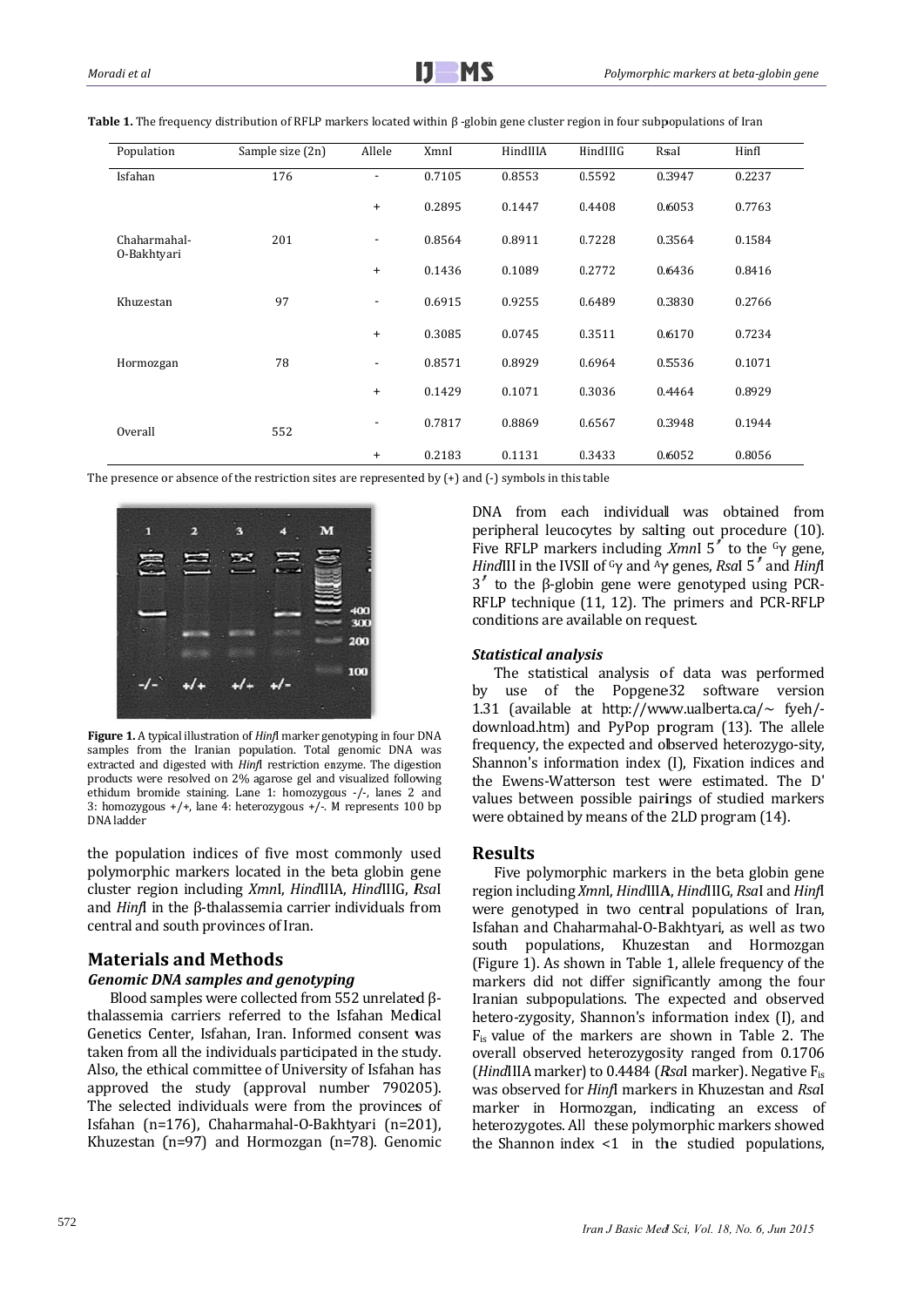revealing low heterozygosity of studied markers in these populations of Iran (Table 2). Table 2. The observed and expected heterozygosity, Shannon's information index (I) and inbreeding coefficient (F<sub>is</sub>) of five RFLP markers located within  $\beta$  -globin gene cluster region in four subpopulations of Iran

| Population     | RFLP marker | Obs. Het. | Exp. Het. |        | Chi-square | P-value  | $F_{is}$  |
|----------------|-------------|-----------|-----------|--------|------------|----------|-----------|
| Isfahan        | <b>XmnI</b> | 0.3684    | 0.4141    | 0.6017 | 0.941879   | 0.331795 | 0.1044    |
|                | HindIIIA    | 0.2368    | 0.2492    | 0.4135 | 0.195192   | 0.658630 | 0.0434    |
|                | HindIIIG    | 0.4342    | 0.4963    | 0.6861 | 1.204216   | 0.272500 | 0.1192    |
|                | Rsal        | 0.4737    | 0.4810    | 0.6708 | 0.017856   | 0.893698 | 0.0087    |
|                | Hinfl       | 0.3158    | 0.3496    | 0.5315 | 0.728893   | 0.393242 | 0.0907    |
| Chaharmahal-O- | <b>XmnI</b> | 0.2475    | 0.2471    | 0.4114 | 0.000265   | 0.987015 | $-0.0066$ |
| Bakhtyari      | HindIIIA    | 0.1386    | 0.1951    | 0.3442 | 8.822704   | 0.002975 | 0.2859    |
|                | HindIIIG    | 0.2970    | 0.4027    | 0.5903 | 7.062978   | 0.007869 | 0.2588    |
|                | Rsal        | 0.3762    | 0.4611    | 0.6513 | 3.458935   | 0.062911 | 0.1799    |
|                | Hinfl       | 0.2574    | 0.2680    | 0.4370 | 0.160687   | 0.688525 | 0.0346    |
| Khuzestan      | <b>XmnI</b> | 0.3191    | 0.4313    | 0.6179 | 3.269645   | 0.070573 | 0.2520    |
|                | HindIIIA    | 0.1489    | 0.1393    | 0.2650 | 0.258220   | 0.611346 | $-0.0805$ |
|                | HindIIIG    | 0.3617    | 0.4605    | 0.6481 | 2.221162   | 0.136131 | 0.2062    |
|                | Rsal        | 0.4681    | 0.4777    | 0.6655 | 0.019480   | 0.889000 | 0.0096    |
|                | Hinfl       | 0.4681    | 0.4045    | 0.5897 | 1.200467   | 0.273228 | $-0.1697$ |
| Hormozgan      | <b>XmnI</b> | 0.2143    | 0.2494    | 0.4101 | 0.525135   | 0.468660 | 0.1250    |
|                | HindIIIA    | 0.1429    | 0.1948    | 0.3405 | 2.351020   | 0.125201 | 0.2533    |
|                | HindIIIG    | 0.2500    | 0.4305    | 0.6139 | 5.176500   | 0.022894 | 0.4087    |
|                | Rsal        | 0.6071    | 0.5032    | 0.6874 | 1.238710   | 0.265720 | $-0.2284$ |
|                | Hinfl       | 0.1429    | 0.1948    | 0.3405 | 2.351020   | 0.125201 | 0.2533    |
| Total          | <b>XmnI</b> | 0.2937    | 0.3419    | 0.5247 | 5.060398   | 0.024479 | 0.1395    |
|                | HindIIIA    | 0.1706    | 0.2010    | 0.3529 | 5.846419   | 0.015609 | 0.1494    |
|                | HindIIIG    | 0.3452    | 0.4518    | 0.6432 | 14.078405  | 0.000175 | 0.2343    |
|                | Rsal        | 0.4484    | 0.4788    | 0.6709 | 1.021542   | 0.312154 | 0.0617    |
|                | Hinfl       | 0.3016    | 0.3139    | 0.4926 | 0.390791   | 0.531884 | 0.0373    |
|                |             |           |           |        |            |          |           |

 $P$ -value= Probability; Obs. Het. = Observed heterozygosity; Exp. Het. = Expected heterozygosity

Fixation indices  $F_{IS}$ ,  $F_{ST}$ ,  $F_{IT}$  were used to analyze genetic variation. As shown in Table 3, the  $F_{ST}$  varied among studied markers from 0.0064 (HindIIIA) to 0.0355 (XmnI) with a mean of 0.0231. The  $F_{IT}$  values ranged from 0.0134 in Rsal marker to 0.2553 in *HindIIIG* polymorphic marker. However, mean  $F_{IS}$  $(0.1025)$  and  $F_{IT}$  (0.1232) were both positive and greater than zero. The subscripts I, S and T refer to individual, population and total population, respectively. The mean number of migrants per generation among populations  $(Nm)$  was reported maximum for the RFLP marker HindIIIA (38.9648) and minimum for *Xmnl* marker (6.7938).

In Ewens-Watterson test of neutrality for these studied RFLP markers, the observed homozygosity (F) lied inside the limit of 95% confidence region, and the normalized deviate of the homozygosity  $(F_{nd})$ was estimated negative for all these polymorphic markers (Table 4).

Pairwise linkage disequilibrium values were also estimated using the 2LD programs (Zhao 2004). The obtained results are illustrated in Table 5. The number of samples of Hormozgan population was insufficient, and linkage disequilibrium values were only assessed for Isfahan, Chaharmahal-O-Bakhtyari and Khuzestan populations. D' values ranged from 0.01516 (HindIIIA-Hinfl) to 0.81098 (Xmnl-HindIIIG) in the studied Iranian subpopulations.

#### **Discussion**

The usefulness of the polymorphic markers in linkage study and prenatal diagnosis as well as carrier detection of genetic diseases depends on the frequency and informative status of the markers in each population. As shown in Table 1, the frequency of the minor alleles exceeds 0.3 for HindIIIG and Rsal markers. These data indicate that these two polymorphic markers, HindIIIG and Rsal, have a high degree of polymorphism in the Iranian population. Significant difference between the observed and expected heterozygosity was not observed for almost any of the RFLP markers in the studied Iranian population. The observed heterozygosity was lower than the expected heterozygosity for HindIIIG and

**Table 3.** F-statistics for five RFLP markers located within  $\beta$ -globin gene cluster region in the Iranian population

| RFLP marker | $F_{IS}$  | $F_{IT}$ | Fst    | $N_m$   |
|-------------|-----------|----------|--------|---------|
| <i>XmnI</i> | 0.1350    | 0.1657   | 0.0355 | 6.7938  |
| HindIIIA    | 0.1344    | 0.1399   | 0.0064 | 38.9648 |
| HindIIIG    | 0.2422    | 0.2553   | 0.0172 | 14.2843 |
| Rsal        | $-0.0114$ | 0.0134   | 0.0245 | 9.9656  |
| Hinfl       | 0.0177    | 0.0438   | 0.0266 | 9.1389  |
| Mean        | 0.1025    | 0.1232   | 0.0231 | 10.5792 |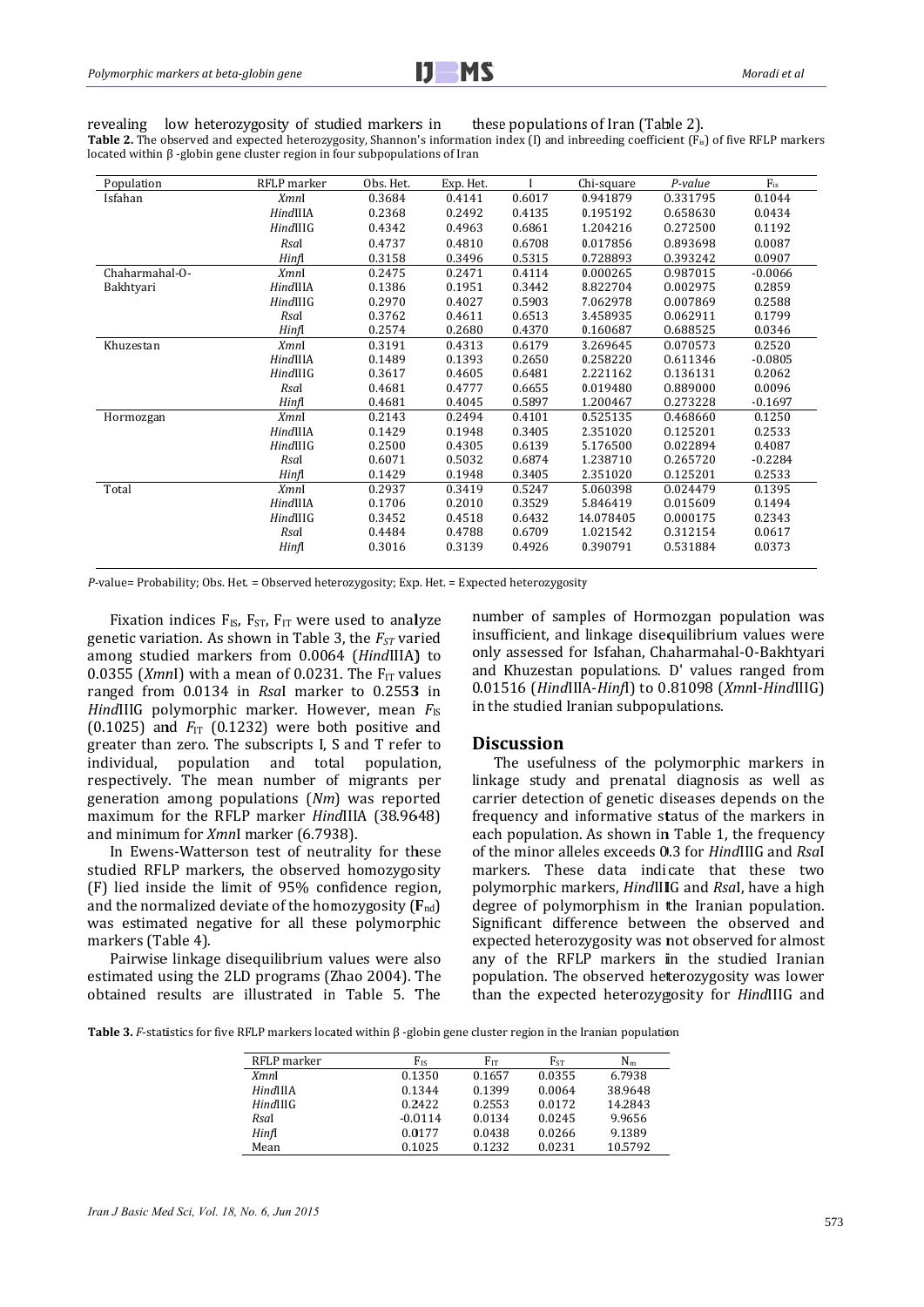| RFLP marker |        |        | $F_{\text{nd}}$ | L95    | U95    |
|-------------|--------|--------|-----------------|--------|--------|
| XmnI        | 0.6588 | 0.8539 | $-1.1768$       | 0.5045 | 0.9960 |
| HindIIIA    | 0.7994 | 0.8539 | $-0.3287$       | 0.5042 | 0.9960 |
| HindI IIG   | 0.5491 | 0.8539 | $-1.8380$       | 0.5053 | 0.9960 |
| RsaI        | 0.5221 | 0.8539 | $-2.0009$       | 0.5045 | 0.9960 |
| Hinfl       | 0.6867 | 0.8539 | $-1.0081$       | 0.5035 | 0.9960 |

Table 4. The Ewens-Watterson homozygosity test of neutrality for five RFLP markers located within  $\beta$  -globin gene cluster region in the Iranian subpopulations

k: the number of alleles; F: observed homozygosity;  $F$ : the expected homozygosity; L95, U95: the 95% confidence interval upper and lower limit

Rsal in Hormozgan and Chaharmahal-O-Bakhtyari populations and for XmnI and HindIIIG in the Khuzestan population. These results indicate the presence of heterozygosis deficit of these markers in these populations. The observed heterozygosity of the RFLP markers was lower than 50% in all the studied populations, indicating that these markers are less informative in prenatal diagnosis and carrier detection of β-thalassemia. However, haplotyping of the markers could be more useful than separately genotyping them in the Iranian population.

Analysis of Shannon index indicated that the highest value was observed for Rsal polymorphism in all Iranian subpopulations studied. These data revealed that Rsal polymorphism was the most useful markers among the five RFLP markers investigated. The *HindIIIA* polymorphism in all the studied populations. and *XmnI* and *HinfI* polymorphisms in Hormozgan and Chaharmahal-O-Bakhtvari populations showed a very low Shannon index. These results reveal that these markers have little application in carrier detection and prenatal diagnosis of  $\beta$ -thalassemia disease in the Iranian population.

Moreover, the studied RFLP markers did not show significant deviations from Hardy Weinberg Equilibrium (HWE) except HindIIIA and HindIIIG polymorphisms in Chaharmahal-O-Bakhtyari population and HindIIIG polymorphism in Hormozgan population. Once the subpopulations were considered as one population, the population only deviated from HWE at XmnI, HindIIIA and HindIIIG polymorphic markers. In the calculation of HWE, it should be noted that the selected individuals were unrelated with no consanguineous relationship (their parents were unrelated). However, whether their parental marriage was random or not, is not clear. Therefore, we cannot definitely exclude any population inbreeding and claim that all marriages in that population were random.

Genetic structure of these populations was analyzed through Wright's  $F$ -statistics.  $F_{ST}$  is the most suitable statistic for studying the overall level of genetic divergence (15). The data showed that mean  $F_{ST}$  was 0.0231. This indicated low level of population differentiation and high inbreeding among the Iranian subpopulations. The values of mean  $F_{1S}$  and  $F_{1T}$  were both greater than zero. This suggested the presence of a heterozygosis deficit within the studied populations. The value of Nm was 10.5792 (Table 3). When Nm is higher than 1, gene flow is able to offset the differentiation among populations caused by isolation and genetic drift  $(16)$ .

In the Iranian population, F value lied inside the lower and upper limits of the 95% confidence region

Table 5. Linkage disequilibrium values for possible pairings of markers located within ß-globin gene cluster region in four Iranian subpopulations

| Population     | D'          |          |                 |          |          |
|----------------|-------------|----------|-----------------|----------|----------|
|                |             | HindIIIA | <b>HindIIIG</b> | Rsal     | Hinfl    |
| Isfahan        | <i>XmnI</i> | 0.524066 | 0.809143        | 0.026556 | 0.331211 |
|                | HindIIIA    |          | 0.691725        | 0.015976 | 0.999867 |
|                | HindIIIG    |          |                 | 0.007165 | 0.218419 |
|                | Rsal        |          |                 |          | 0.879942 |
| Chaharmahal-O- | <i>XmnI</i> | 0.933551 | 0.832847        | 0.151087 | 0.111049 |
| Bakhtvari      | HindIIIA    |          | 0.672099        | 0.149183 | 0.227101 |
|                | HindIIIG    |          |                 | 0.001400 | 0.054807 |
|                | Rsal        |          |                 |          | 0.554129 |
| Khuzestan      | <i>XmnI</i> | 0.313749 | 0.707050        | 0.040465 | 0.365207 |
|                | HindIIIA    |          | 1.000000        | 0.970610 | 0.231064 |
|                | HindIIIG    |          |                 | 0.120297 | 0.250281 |
|                | Rsal        |          |                 |          | 0.823589 |
| Total          | <i>XmnI</i> | 0.58026  | 0.81098         | 0.08158  | 0.27417  |
|                | HindIIIA    |          | 0.70023         | 0.09390  | 0.01516  |
|                | HindIIIG    |          |                 | 0.02481  | 0.18810  |
|                | Rsal        |          |                 |          | 0.77609  |